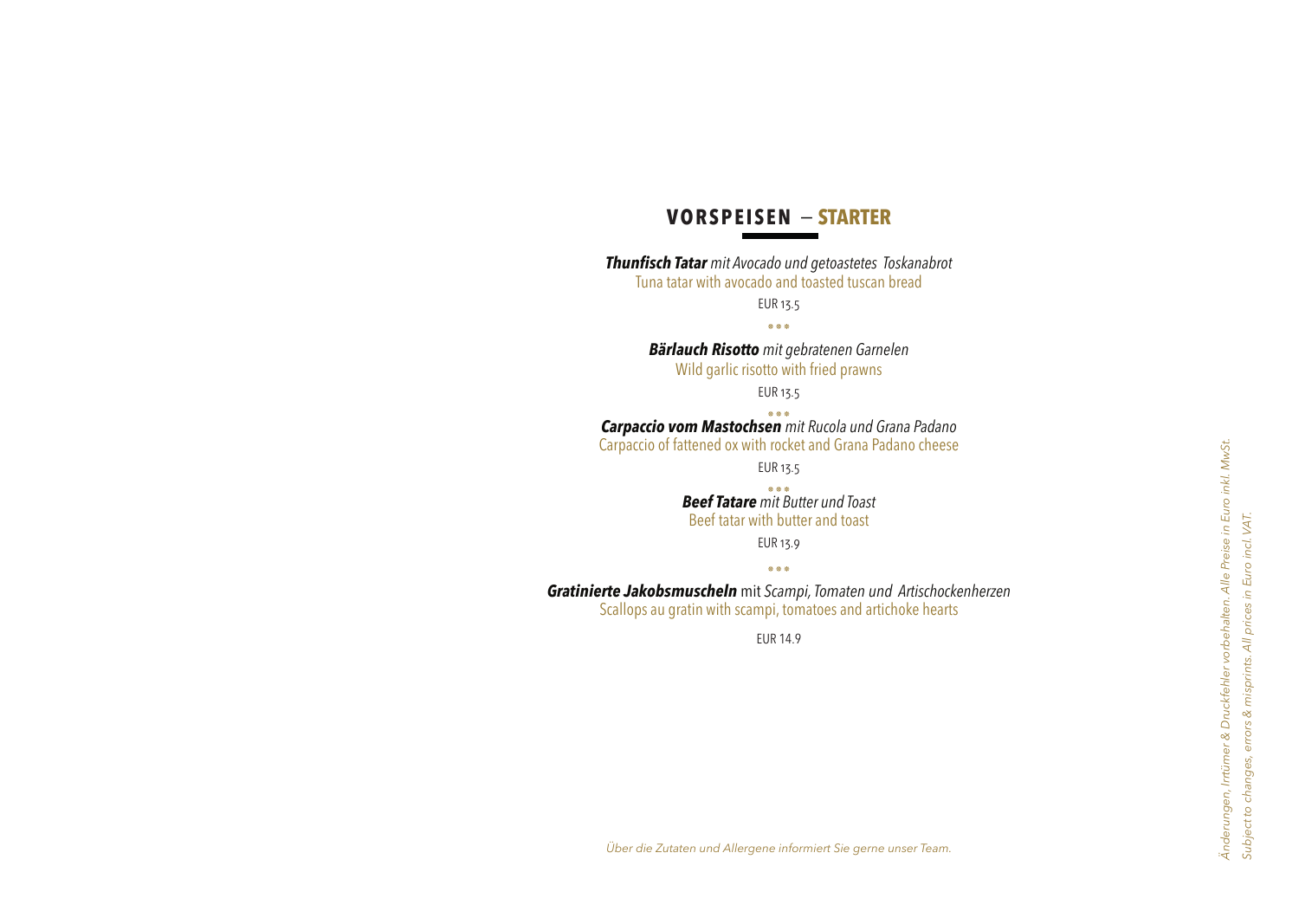#### **SUPPEN** − **SOUP**

*Rindsuppe Grießnockerl−Leberknödel−Frittaten* Beef soup semolina – liver dumplings – frittata EUR 4.2 ٭٭٭ *Hokkaido Kürbissuppe mit gerösteten Kürbiskernen und Kernöl* Hokkaido pumpkin soup with roasted pumpkin seeds and seed oil EUR 5.5 ٭٭٭ *Bärlauch-Schaumsuppe mit Lachsstreifen* Wild garlic cream soup with salmon strips EUR 6.5 ٭٭٭ *Erdäpfelsuppe mit schwarzen Trüffeln* Potato soup with black truffles EUR 6.5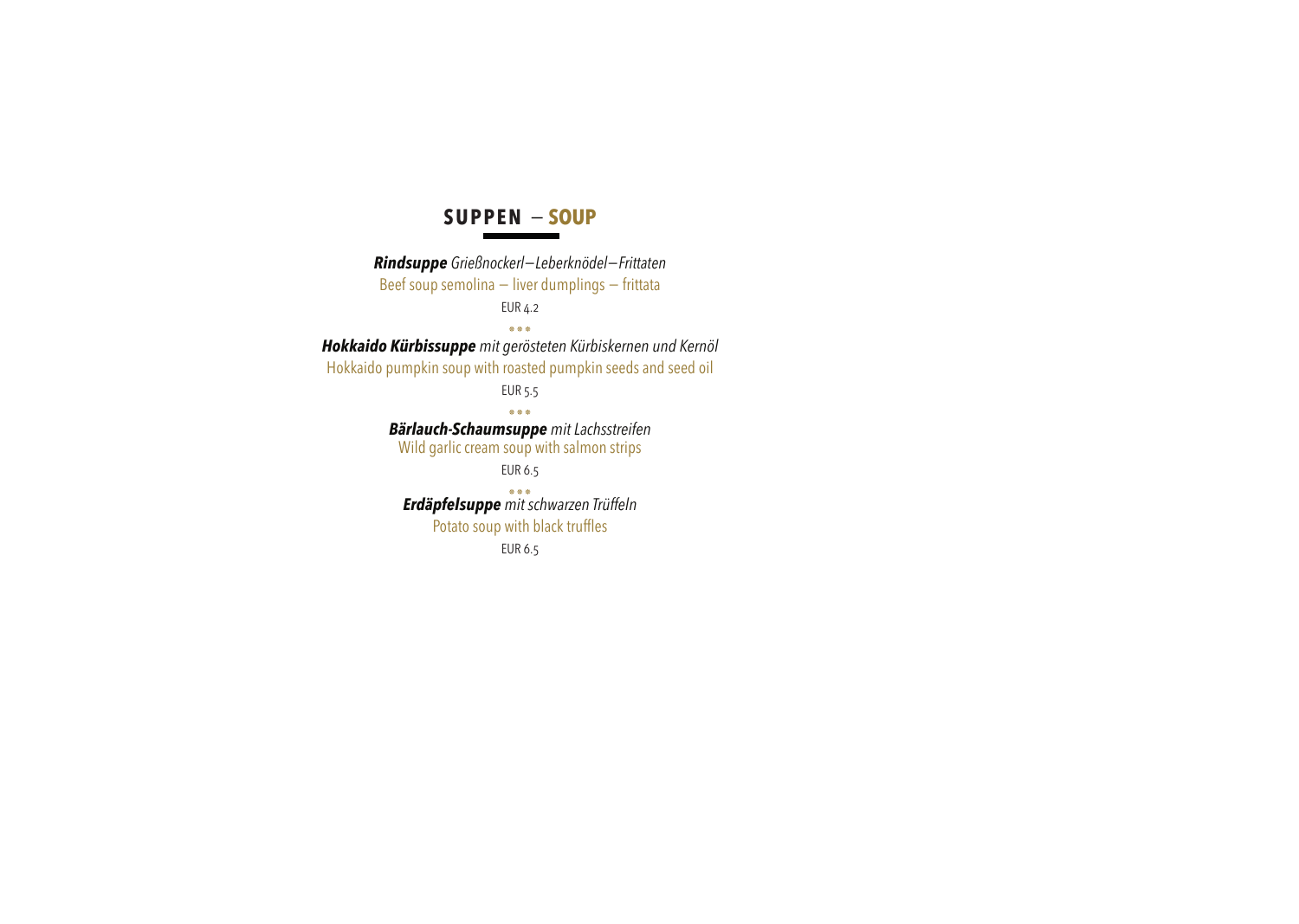## **SALATE** − **SALADS**

*Griechischer Bauernsalat mit Tomaten, Gurken, Schafskäse und Oliven* Greek farmer salad with tomatoes, cucumbers, feta cheese and olives EUR 10.5 ٭٭٭ *Thunfischsalat mit Blattsalat, Tomaten, gekochte Eier, rote Zwiebeln und Oliven* Tuna salad with lettuce, tomatoes, boiled eggs, red onions and olives EUR 11.5

٭٭٭ *Gebratene Hühnerbruststreifen auf Blattsalat*

Fried chicken breast strips on leaf salad

EUR 12.5

٭٭٭ *Gebratene Garnelen mit Knoblauch-Kräuter, Avocado, Tomaten und Rucola* Fried shrimp with garlic herbs, avocado, tomatoes and arugula salad

EUR 13.5

٭٭٭ *Bunter Blattsalat mit gebratenen Rinderfiletscheiben und hausgemachte Cocktailsauce* Colorful leaf salad with roasted beef fillet slices and homemade cocktail sauce

EUR 13.5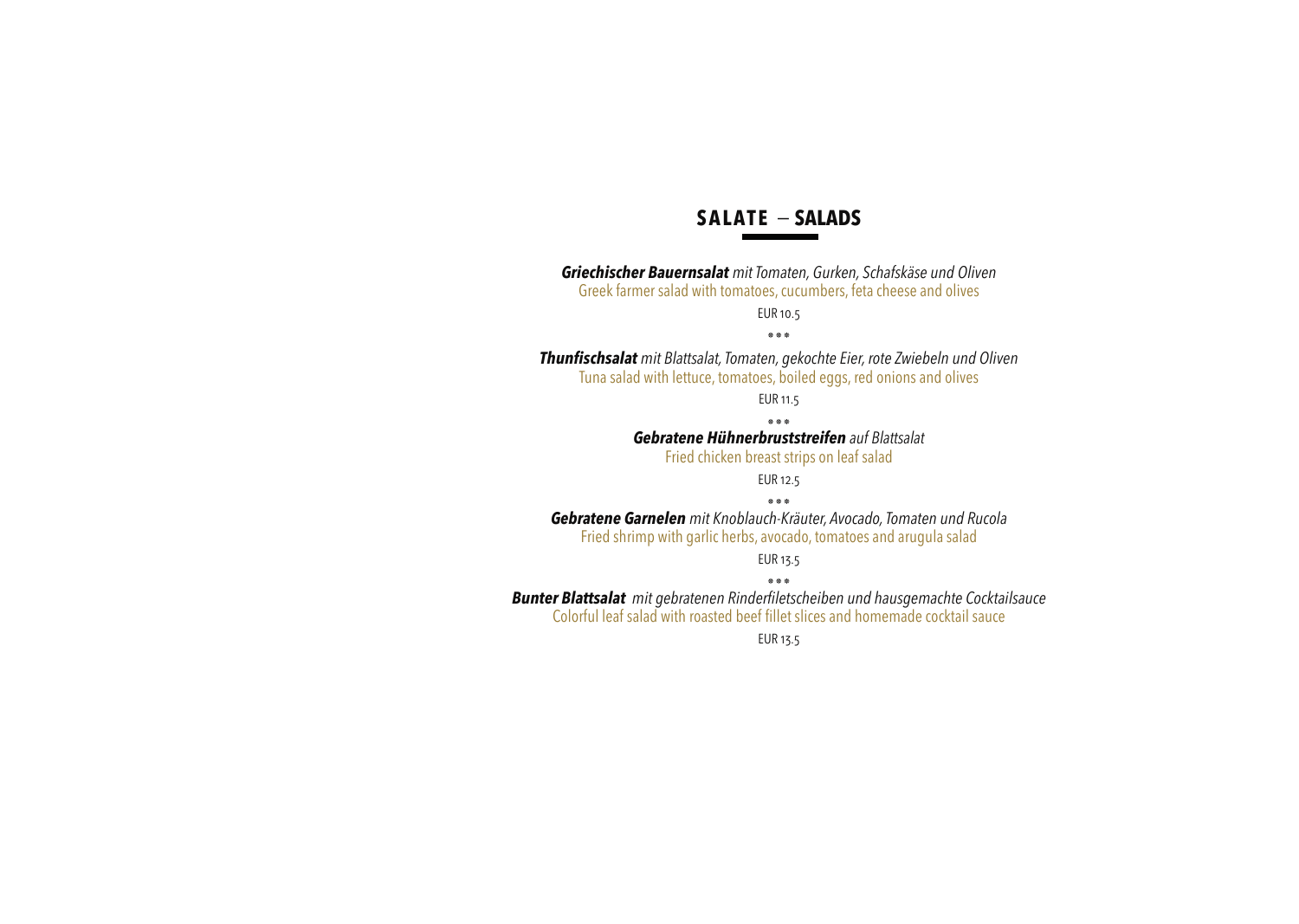#### **ZWISCHENGERICHTE** − **INTERMEDIARY DISHES**

*Hausgemachte Gnocchi (mit Parmesan)* Homemade gnocchi (with parmesan) *Tomatensauce* EUR 9.0 *− Bolognese* EUR 10.9 *− Trüffelsauce* EUR 15.0 Tomatoes sauce − Bolognaise − Truffles sauce ٭٭٭ *Spaghetti Vongole in Weißweinsauce* Spaghetti vongole in white wine sauce EUR 14.5 ٭٭٭ *Hausgemachte Nudeln mit schwarzen Trüffeln* Homemade pasta with black truffles EUR 13.5 ٭٭٭ *Melanzani Lasagne mit Parmesan, Mozzarella, Tomatensauce und Basilikum* Melanzane lasagne with parmesan, mozzarella cheese, tomato sauce and basil EUR 13.5 ٭٭٭ *Risotto mit Meeresfrüchten und Scampi*

Risotto with seafood and scampi

EUR 14.9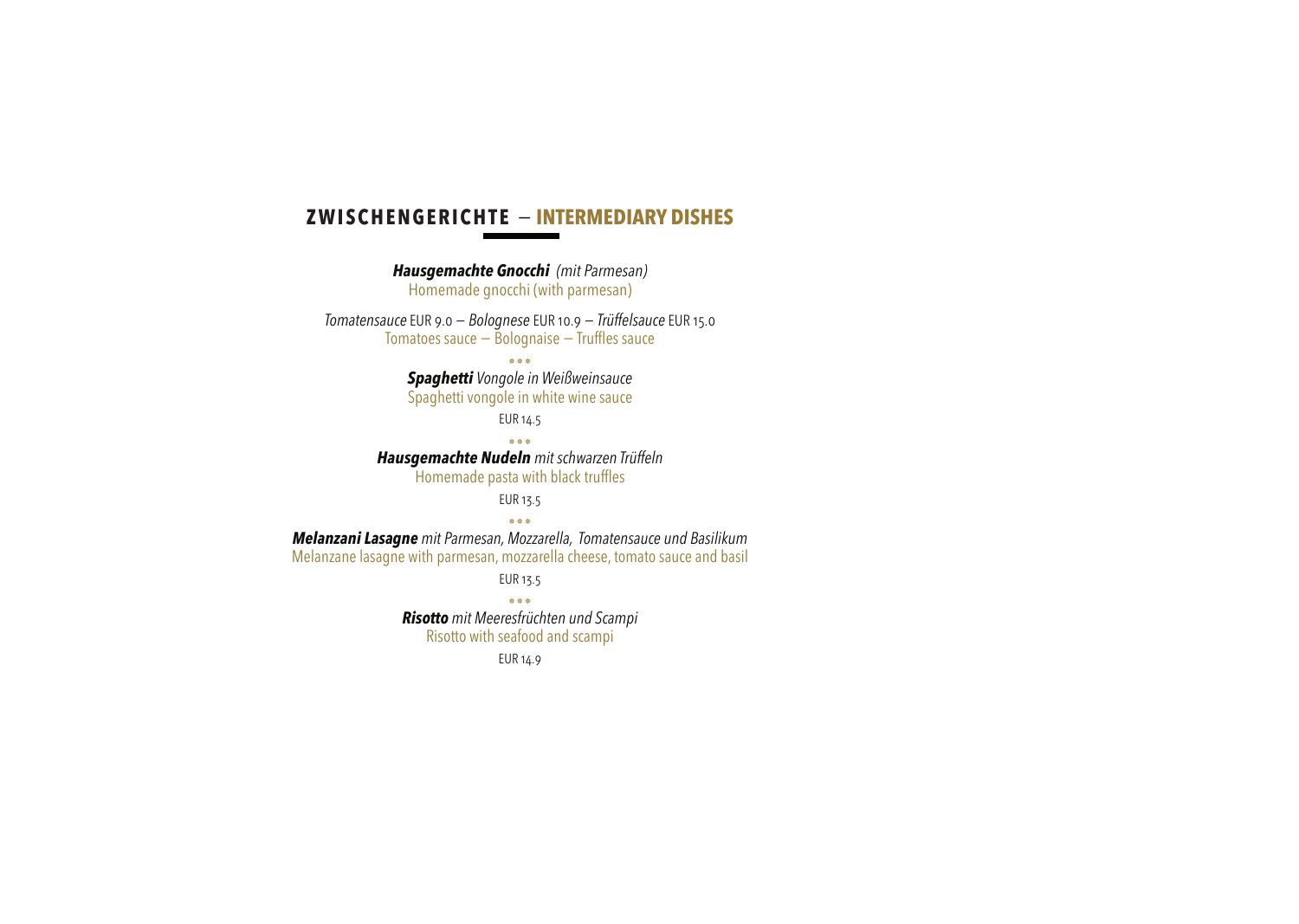#### **VEGANE SPEISEN** − **VEGAN MEALS**

*Herzhafter Gemüseteller mit Petersilienkartoffeln* Hearty vegetable plate with parsley potatoes EUR 9.5

٭٭٭ *Hokkaido-Kürbisrisotto mit Kernöl* Hokkaido pumpkin risotto with seed oil

EUR 12.5

٭٭٭ *Sautierter Baby Blattspinat mit Avocado, Tomaten und getrüffeltem Erdäpfelpüree* Sauteed baby spinach leaves with avocado, tomatoes and truffled mashed potatoes

EUR 12.9

*Hausgemachte Eierschwammerlravioli mit Bärlauch-Pesto*

Homemade chanterelle ravioli with wild garlic pesto

EUR 13.9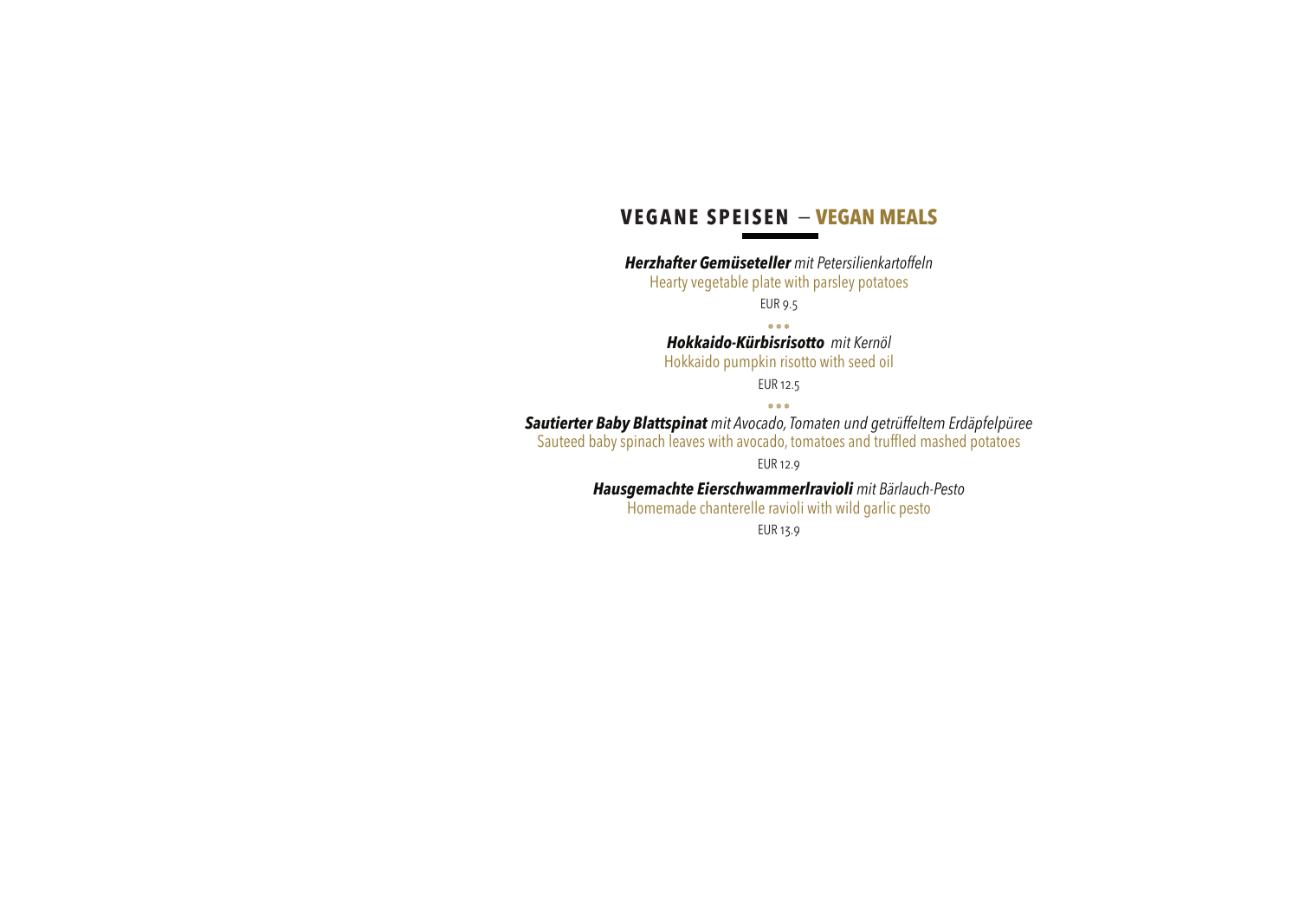#### **WIENER KLASSIKER** − **VIENNESE CLASSIC**

*Kalbsbeuschel mit Kräuterknödel* Veal scallop with herb dumplings EUR 14.5 ٭٭٭ *Kalbsgulasch mit Nockerln* Veal goulash with gnocchi EUR 15.5 ٭٭٭ *Schweinefilet im Speckmantel mit Pfefferrahmsauce, Schupfnudeln und Gemüse* Pork tenderloin wrapped in bacon with pepper cream sauce, potato noodles and vegetables EUR 17.5 ٭٭٭ *Tafelspitz mit Rösti, Gemüse, Apfelkren und Schnittlauchsauce* Boiled beef with homade hashbrowns, vegetables, apple horseradish and chive sauce EUR 17.5 ٭٭٭ *Gebratene Kalbsleber mit glasierten Apfelscheiben, Blattspinat und Erdäpfelpüree* Fried calves liver with glazed apple slices, leaf spinach and mashed potatoes EUR 19.5 ٭٭٭ *Zwiebelrostbraten vom Beiried mit Speckfisolen und Bratkartoffeln* Onion roast beef with bacon green beans and fried potatoes EUR 21.5 ٭٭٭ *Wiener Schnitzel vom Kalb mit gemischtem Salat* Veal Wiener Schnitzel with mixed salad EUR 18.5 ٭٭٭ *Wiener Schnitzel vom Schwein oder Huhn mit gemischtem Salat oder Pommes frites* Wiener Schnitzel of pork or chicken with mixed salad or French fries EUR 11.*9*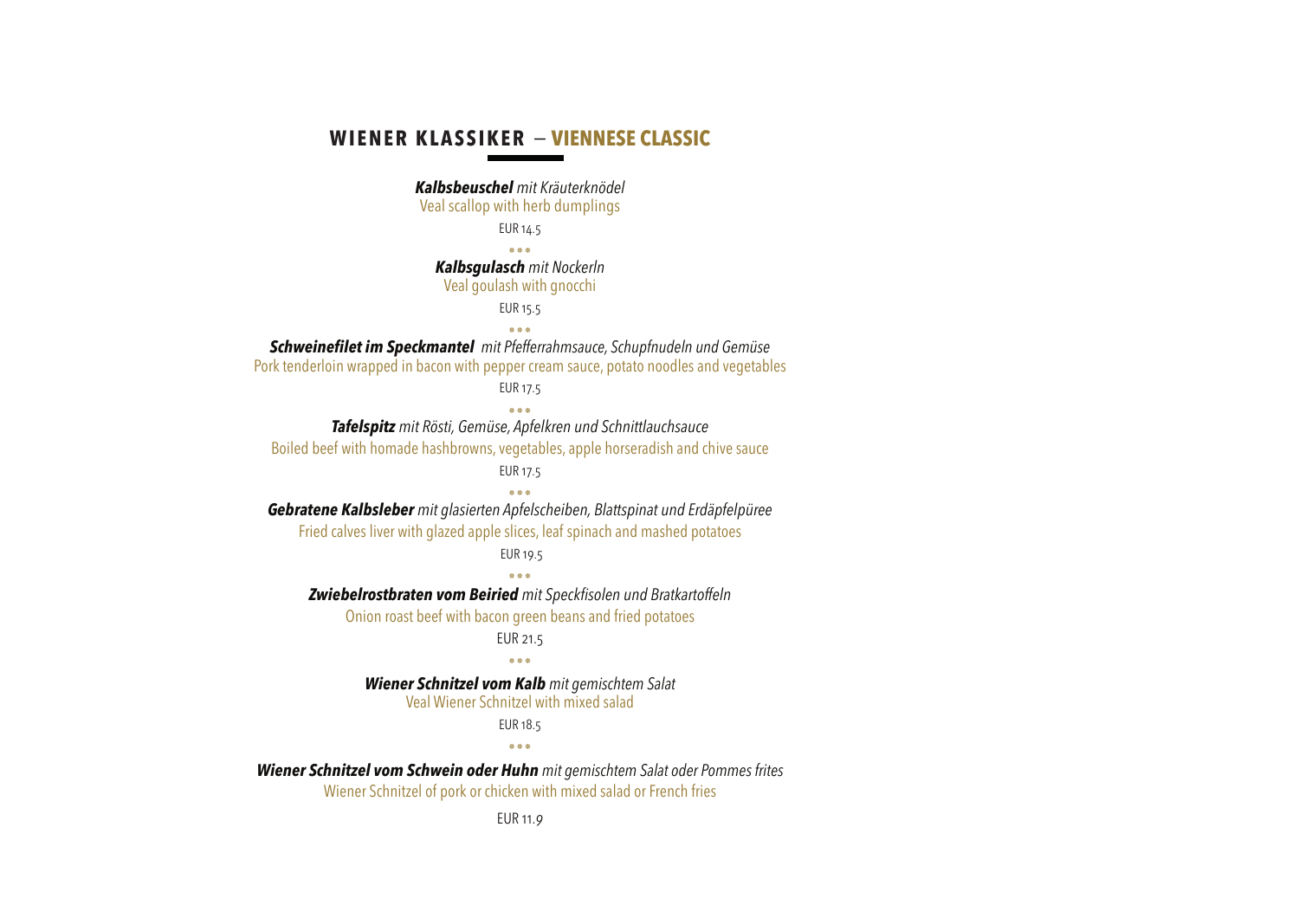#### **UNSERE HAUPTSPEISEN** − **OUR MAIN DISHES**

*Barbarie Entenbrust − rosa gebraten − mit Belugalinsen und Brokkoli* Barbarie duck breast - roasted pink - with beluga lentils and broccoli EUR 17.5

٭٭٭

*Gebratener Beiried mit Serviettenknödel und Waldpilzsauce* Roasted Strip Loin Steak with napkin dumplings and wild mushroom sauce

EUR 18.5

٭٭٭ *Rosa gebratener Lungenbraten − junger Wildschwein <sup>−</sup>mit sautierten Pilzen und Bärlauch-Gnocchi* Pink roasted lung roast - young wild boar - with sauteed mushrooms and wild garlic gnocchi EUR 18.5 ٭٭٭ *Lammrücken Kräuterkruste auf Rosmarinsauce mit gegrilltem Gemüse und Trüffel-Polenta* Rack of lamb herb crust on rosemary sauce with grilled vegetables and truffle polenta EUR 19.5 ٭٭٭ *Kalbsmedaillons in Calvadossauce, Erbsenpüree und Gemüse* Veal medallions in calvados sauce, pea puree and vegetables EUR 19.5 ٭٭٭ *Rib Eye Steak <sup>−</sup> 220g Uruguay − mit Kräuterbutter, Rosmarinkartoffel und gegrilltem Gemüse* Rib eye steak - 220g Uruguay - with herb butter, rosemary potato and grilled vegetables EUR 21.5 ٭٭٭

*Rinderfiletsteak − 220g Argentinien − Pfefferrahmsauce, Bratkartoffeln und Speckkohlsprossen*

Beef fillet steak - 220g Argentina - pepper cream sauce, fried potatoes and bacon cabbage sprouts

EUR 23.0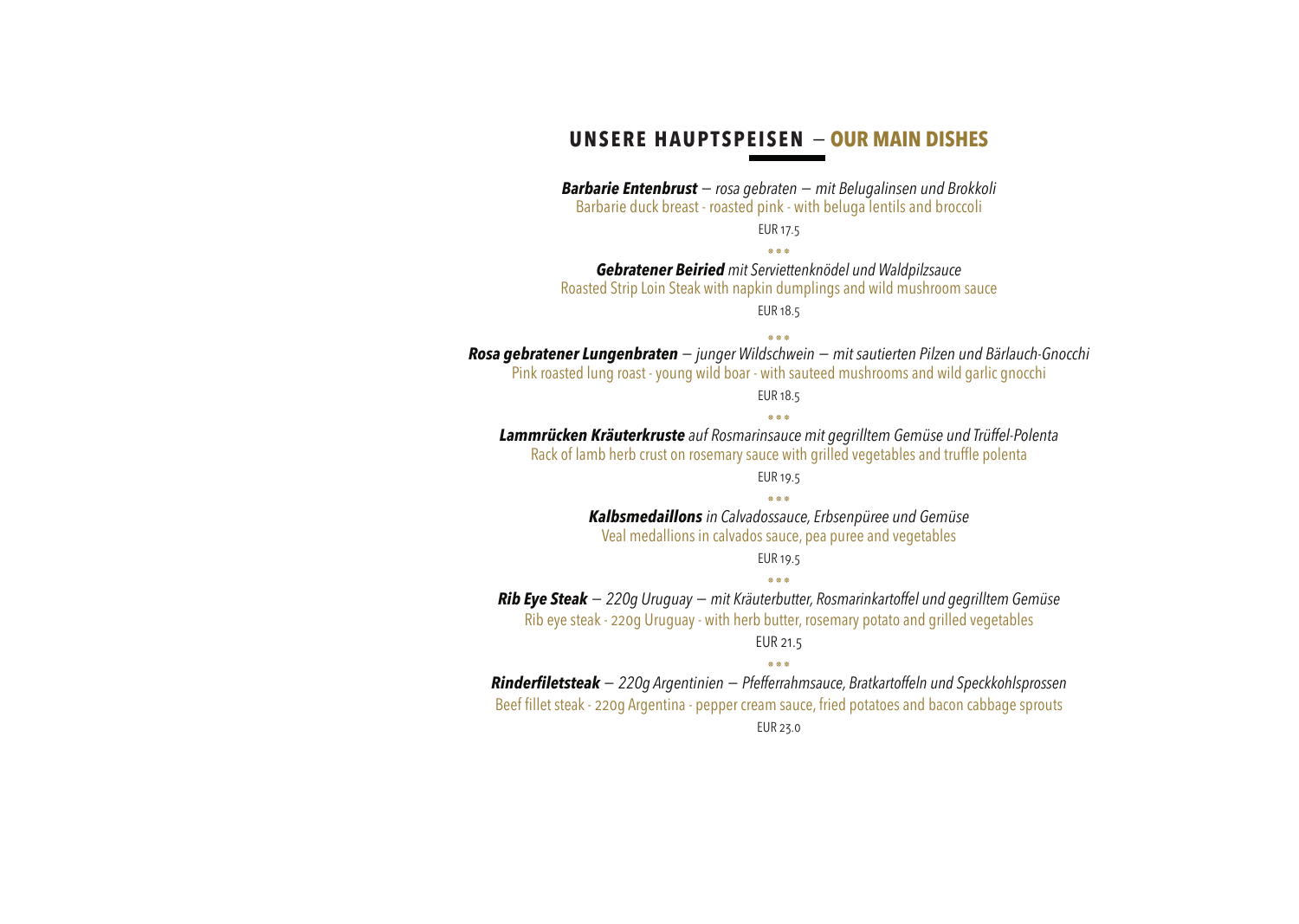#### **FISCHGERICHTE** − **SEAFOOD DISHES**

#### *Calamari fritti mit Sauce Tartare*

Fried calamari with tartare sauce

EUR 14.5

٭٭٭

*Miesmuscheln in Weißweinsauce dazu Knoblauchcrostini*

Homemade poppy seed noodles with stewed plums

EUR 14,9

٭٭٭ *Fischsuppe Bouillabaisse a la Prindl mit Miesmuscheln, Meeresfrüchten, Fischfilet und Knoblauch Grissini* Fish soup Bouillabaisse a la Prindl with mussels, seafood, fish fillet and garlic Grissini

EUR 14,9

٭٭٭

*Seezunge − im Ganzen gebraten − Ofenkartoffeln, Artischokenherzen, Cherrytomaten und Oliven* Sole - roasted whole - baked potatoes, artichoke hearts, cherry tomatoes and olives

EUR 18.5

٭٭٭

*Im Ganzen gebratener Wolfsbarsch mit Knoblauch Kräuter, Blattspinat und Kartoffeln* Sole - roasted whole - baked potatoes, artichoke hearts, cherry tomatoes and olives

EUR 18.5

٭٭٭

*Bio Bachsaiblingsfilet mit gebratenen Scampi, Safransauce, Beluga Linsen und glasierten roten Rüben*

Organic brook trout fillet with fried scampi, saffron sauce, beluga lentils and glazed red beets

EUR 18.5

٭٭٭

*Lachsmittelstück mit Safranauce, Baby-Blattspinat und tournierten Kartoffeln*

Salmon centerpiece with saffron sauce, baby leaf spinach and tourned potatoes

EUR 18.5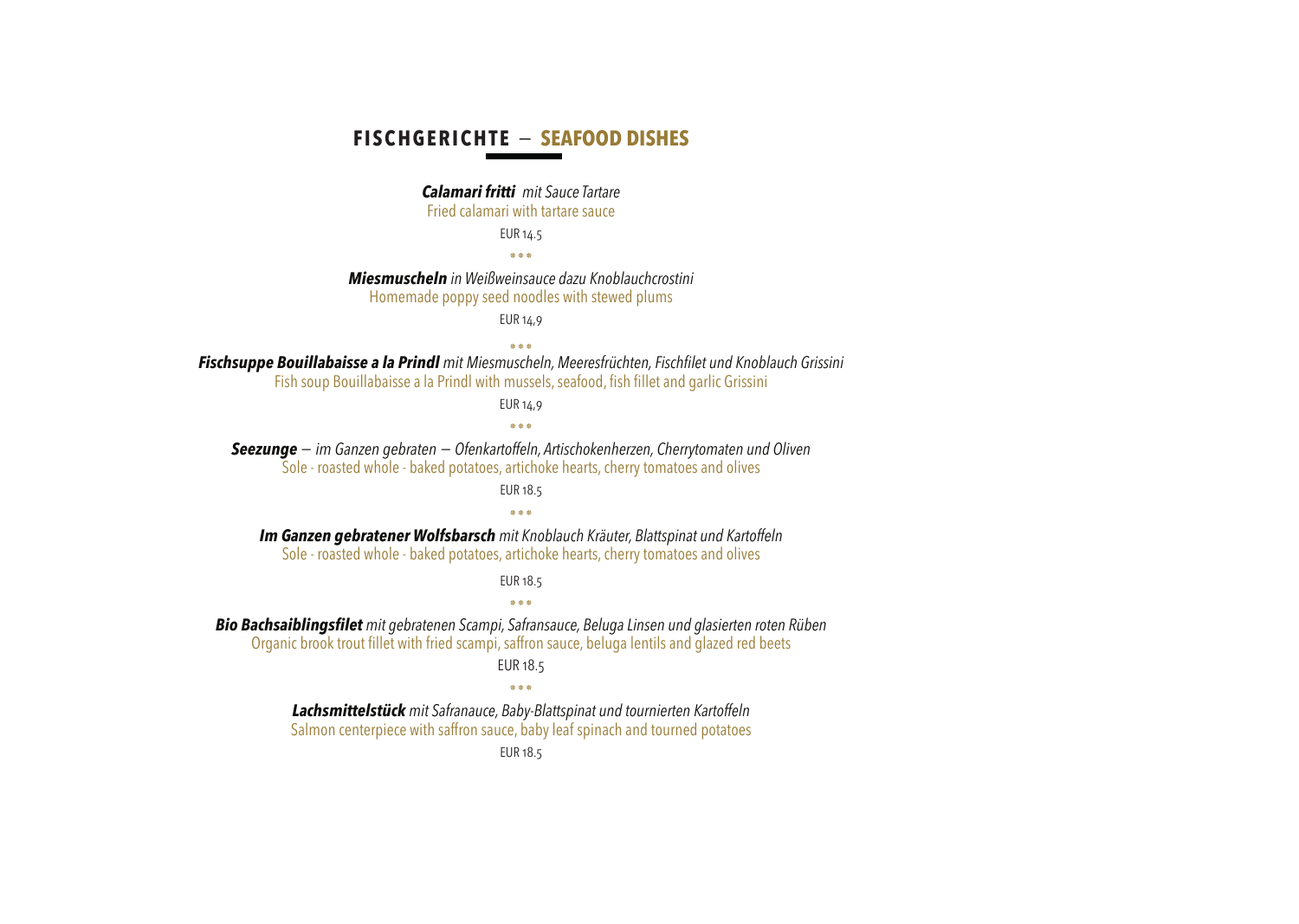## **DESSERT**− **DESSERTS**

*Zweierlei Schokoladenmousse im Glas mit frischen Beeren* Two chocolate mousse in glass with fresh berries EUR 7.5 ٭٭٭ *Hausgemachte Mohnnudeln mit Zwetschkenröster* Homemade poppy seed noodles with stewed plums EUR 7.5 ٭٭٭ *Crème brûlée mit marinierten Erdbeeren* Creme brulee with marinated strawberries EUR 7.5 ٭٭٭ *Topfen-Nougatknödel mit Früchten* Quark nougat dumplings with fruit EUR 7.8 ٭٭٭ *Schokoladensoufflé mit Mango-Ragout und Himbeersorbet* Chocolate Soufflé with mango ragout and raspberry sorbet EUR 8.5 ٭٭٭ *Hausgemachter Kaiserschmarrn mit Zwetschkenröster* Homemade fluffy Shredded Pancake (Kaiserschmarrn) with plum roast EUR 8.9 ٭٭٭ *Käseteller mit Walnüssen, Weintrauben, Apfelscheiben* Cheese plate with walnuts, grapes, apple slices EUR 9.5 ٭٭٭ *Dessertvariation <sup>−</sup>nach Prindl Art − Schokoladenmousse, Topfen Nougatknödel, Eisparfait und marinierten Früchten* Dessert variation - Prindl style - chocolate mousse, curd nougat dumplings, ice cream parfait and marinated fruit EUR 9.5